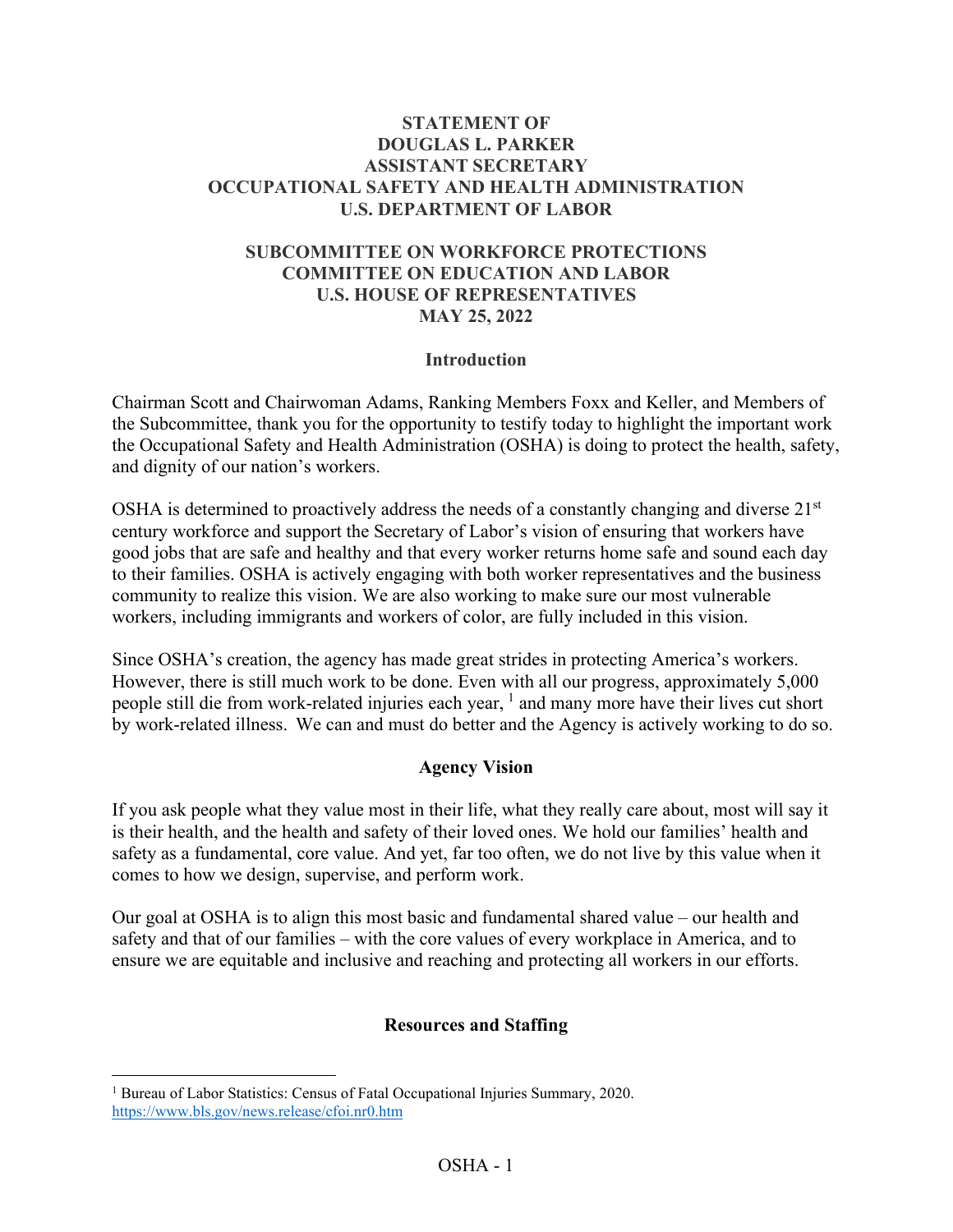To achieve this vision, OSHA must be prepared to meet both current workplace safety and health challenges and have the capacity and tools to see over the horizon to take on emerging threats to workers. I want to thank members of the Education and Labor Committee for providing more than \$100 million in supplemental funding through the American Rescue Plan to support and strengthen OSHA's enforcement and regulatory efforts and additional resources for our Susan Harwood Training Grant Program.

We are working to rebuild the agency's workforce from record low staffing levels and to attract staff that reflect the diversity of the employers and employees we serve. OSHA has made more than 270 hires since August 2021, including 156 inspectors and 32 whistleblower investigators.

We are also working to expand and diversify our staff through recruitment and workforce development. We are preparing to pilot an apprenticeship program to develop safety technicians into future inspectors. And we have launched intensive leadership training to ensure OSHA has a pipeline of future senior managers equipped to make OSHA a more resilient, innovative, and effective agency.

# **COVID-19 AND INFECTIOUS DISEASE**

COVID-19 has been the occupational health issue of our time. With the help of funding through the American Rescue Plan Act, OSHA has responded, and continues to respond, to the COVID-19 pandemic, working to ensure readiness in case of future workplace outbreaks.

In health care, OSHA is working to finalize a permanent COVID-19 standard to ensure health care workers are protected as long as COVID-19 is a threat. But we are not waiting to finalize that standard to act. Since January 20, 2021, OSHA has conducted 1,826 COVID-19 related inspections in health care facilities, with an additional 701 inspections conducted by State Plans. In March 2022, we launched a COVID-19 enforcement initiative focusing on evaluating and ensuring the readiness of hospitals and skilled nursing care facilities to protect workers in the event of surges in COVID-19 patients.

OSHA continues to inspect other high-risk industries under our National Emphasis Program, respond to worker complaints and fatalities, and investigate COVID-related whistleblower complaints.

OSHA has also engaged in significant outreach and education to help employers and employees, including through our COVID-19 guidance and by using expanded funding, using ARP funds, to provide training on COVID-19 and other infectious diseases to at-risk and vulnerable workers through the Susan Harwood Training Grant Program.

While COVID-19 remains a priority, we are also looking ahead to ensure workers in the highestrisk workplaces are protected against future infectious disease outbreaks and pandemics. Those efforts include developing an infectious disease standard to ensure health care workers are protected in future pandemics and developing infectious disease preparedness training so all workplaces can be more prepared.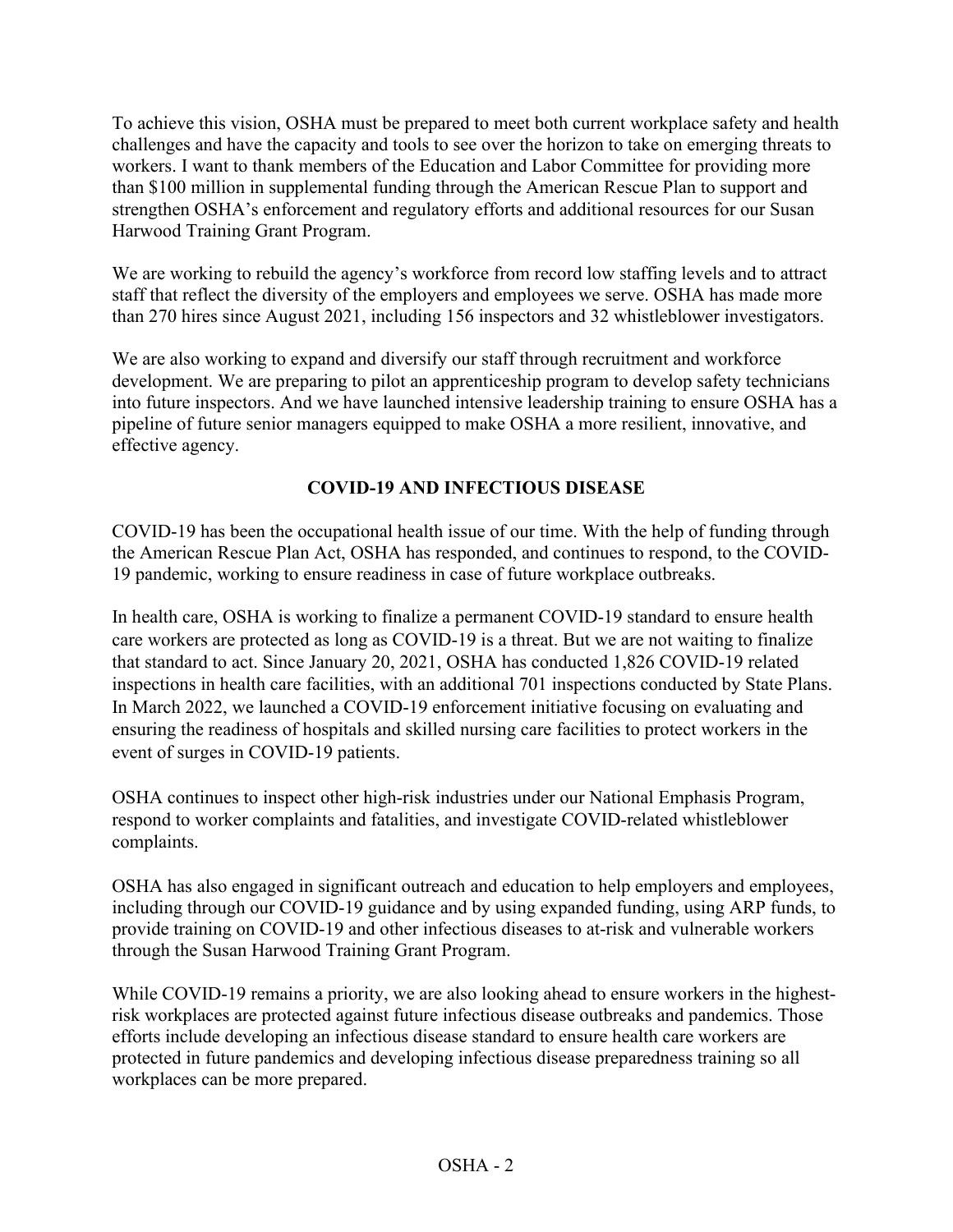## **Standards**

In addition to COVID-19 and infectious disease, we are actively working on a range of important rulemaking efforts. The dangers of extreme heat are getting progressively worse due to the impact of climate change, making the need to protect workers from heat hazards both critically important and urgent. In October, OSHA began rulemaking to develop a heat illness prevention standard and obtained input early in the process to help craft a protective and workable rule.

Given the urgency, we are not waiting for a heat rule to engage with stakeholders and protect workers. Our national advisory committee has formed a heat subcommittee and we held a major stakeholder listening session on OSHA's heat illness prevention strategy. And we launched a National Emphasis Program to both educate employers and, for the first time, proactively inspect workplaces for heat hazards.

Heat illness and infectious disease are not our only priorities. OSHA is also advancing a standard to protect health care workers from the epidemic of workplace violence. In the meantime, we have successfully prosecuted several important workplace violence cases under the Occupational Safety and Health (OSH) Act's General Duty Clause to ensure health care facilities implement controls and procedures to address workplace violence hazards.

We also are addressing the problem of gender and body type disparity in the availability of properly fitted personal protective equipment (PPE) in the construction industry. OSHA expects to propose a rule this year that would ensure PPE actually fits and protects the person wearing it. Other rulemaking work includes revisions to injury and illness reporting requirements, hazard communications, powered industrial truck design, and emergency response, among others.

### **Enforcement**

Enforcement remains a key component of the agency's work to ensure employer compliance with OSHA regulations and address ongoing and emerging hazards. OSHA is increasing its inspection and enforcement activity from recent lows. We are bringing more cases with enhanced penalties where it is warranted by employer conduct. And we will continue to evaluate how we can use all the tools available to us, including criminal and other enhanced judicial relief, for those employers who disregard safety and put workers at risk.

In light of increased infrastructure activity and investment spurred by passage of the Bipartisan Infrastructure Law, OSHA is continuing to focus on construction sites. Since the beginning of the Biden Administration, OSHA has conducted approximately 17,000 construction inspections and issued approximately \$138 million in penalties. We are also revitalizing our temporary worker enforcement initiative to help protect vulnerable temporary workers from common industrial hazards. Since January 2021, OSHA has also worked closely with its 28 State Plan partners as they successfully performed over 39,000 safety and health inspections in states that cover almost 60 million workers.